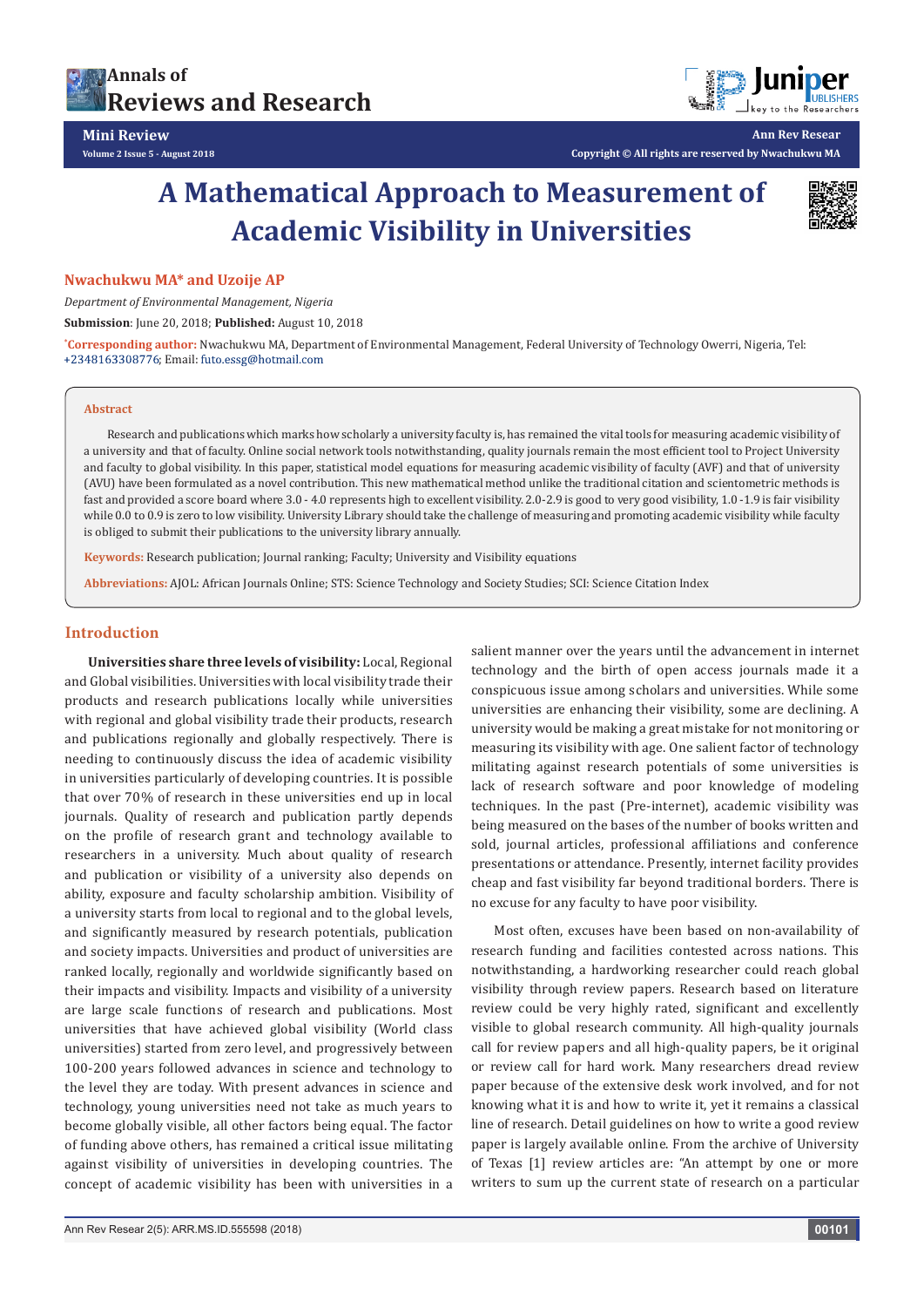topic". Ideally, the writer searches for everything relevant to the topic, and then sorts it all out into a coherent view as it now stands. Review Articles will show the main people working in a field, recent advances and discoveries, significant gaps, current debates and new research ideas. Unlike research articles, review articles are good places to get a basic idea about a topic.

 Journal ranking, or evaluations have been provided simply through institutional lists established by academic leaders or through committee vote. These approaches have been notoriously politicized and inaccurate reflections of actual prestige and quality, as they would often reflect the biases and personal career objectives of those involved in ranking the journals; also causing the problem of highly disparate evaluations across institutions [2]. Consequently, many institutions have required external sources of evaluation of journal quality. The traditional approach here has been through surveys of leading academics in a given field, but this approach too has potential for bias, though not as profound as that seen with institution-generated lists [3] As a result, governments, institutions, and leaders in scientometric research have turned to a litany of observed bibliometric measures on the journal-level that can be used as surrogates for quality and thus eliminate the need for subjective assessment [2]. Several journal-level metrics have been proposed, and most cited-journals are ranked based on a number of factors such as impact factor, Eigen factor, SC Imago journal rank, h-index and Google scholar rankings. Researchers could easily identify high and low-ranking journals and indexed or non-indexed journals in their research interest area. Local journals are usually not ranked or indexed, while regional journals may be ranked or indexed in regional data bases such as African Journals Online (AJOL) data base. Global journals are globally ranked and indexed in international data bases such as Web of science (ISI), Journal citation report, PubMed, Scopus, Coprinus, Science, Technology and Society Studies (STS), Thompson Reuters, Science Citation Index (SCI), Abstracting and indexing as topic, EBSCO, EMBASE, BioMed, Mendeley and few others.

## **Literature Review**

According to Leahey visibility is a form of social capital such that if an academic is prolific, then there is a greater likelihood of being highly visible, leading to other scholarship opportunities [4] Webber KL [5] expressed the dominance of research in ranking universities when he stated that the prestige of a university will be judged by the research output of that university. The traditional means of assessing academic productivity and reputation has been citation analysis. Citation analysis for scholarly evaluation has a very extensive literature that weighs appropriateness within and across disciplines as well as offering nuanced discussion of a range of metrics [6- 8]. Recently, metrics like the h-index, g-index, and e-index have been adopted by Google Scholar (GS) to provide web-based citation analysis previously limited to citation indexes like ISI and Scopus. This model of citation analysis has become popular, as open access scholarship becomes more increasingly popular. Traditional citation analysis has significant limitations by not

accommodating many aspects of scholarly activities. Dewette & Denisi [9] measured the visibility of the universities scientific production using scientometric methods. Both the citation analysts and the scientometric methods are clumsy; slow and often frustrating [9].

### **Methodology**

The New Visibility Model Equation

Academic visibility measurement can be fast, easy and widely applied using the New Visibility Model Equations that runs on three tools:

Number of journal publications

Journal quality and

Age of publication.

Academic Visibility of Faculty  $(AVF) = \frac{(1(LJ) + 2(RJ) + 4(GJ))}{n}$  -- Equation (1)

Where:  $P = Total Publications of an individual faculty not$ older than 15 years

LJ = Number of publications in Local Journals

RJ = Number of publications in Reginoal Journal

GJ = Number of publications Global (High rank) Journals

Score per paper:  $LJ = 1$ ,  $RI = 2$ ,  $GI = 4$ 

For example, if P of a faculty =  $30$ , LI =  $15$ , RI =  $10$ , and GI =  $5, AVL = 1.8$ 

Academic Visibility of University (AVU) =  $\frac{\Sigma A V L}{Q}$  -- Equation (2)

Where  $Q = Total number of faculty in a university (less$ assistant and adjunct faculty)

Analysis of typical case examples derived from the above statistical relations (1 & 2), provided some limits and classification of academic visibility in a scores board presented in Table 1. The above statistical equations of visibility are applicable or limited to publication set not older than 15 years.

| S/N | Level     | <b>Score</b> | Limits        | <b>Remarks</b>                         |
|-----|-----------|--------------|---------------|----------------------------------------|
| 1   | Excellent | $\geq 3.0$   | $3.0 - 4.0$ . | High to Very high<br>visibility        |
| 2   | Good      | $\geq 2.0$   | $2.0 - 2.9$ . | Good to Very good<br>visibility        |
| 3   | Fair      | $\geq 1.0$   | $1.0 - 1.9$ . | Fair visibility                        |
| 4   | Low       | < 1.0        | $0 - 0.9$     | Low to No visibility. Not<br>scholarly |

**Table 1:** Academic Visibility Score

#### **Result**

After several trials calculations using Federal University of Technology Owerri, and individually involving a number of faculties at different levels, a four-level classification of academic visibility was formulated as presented in Table 1 below.